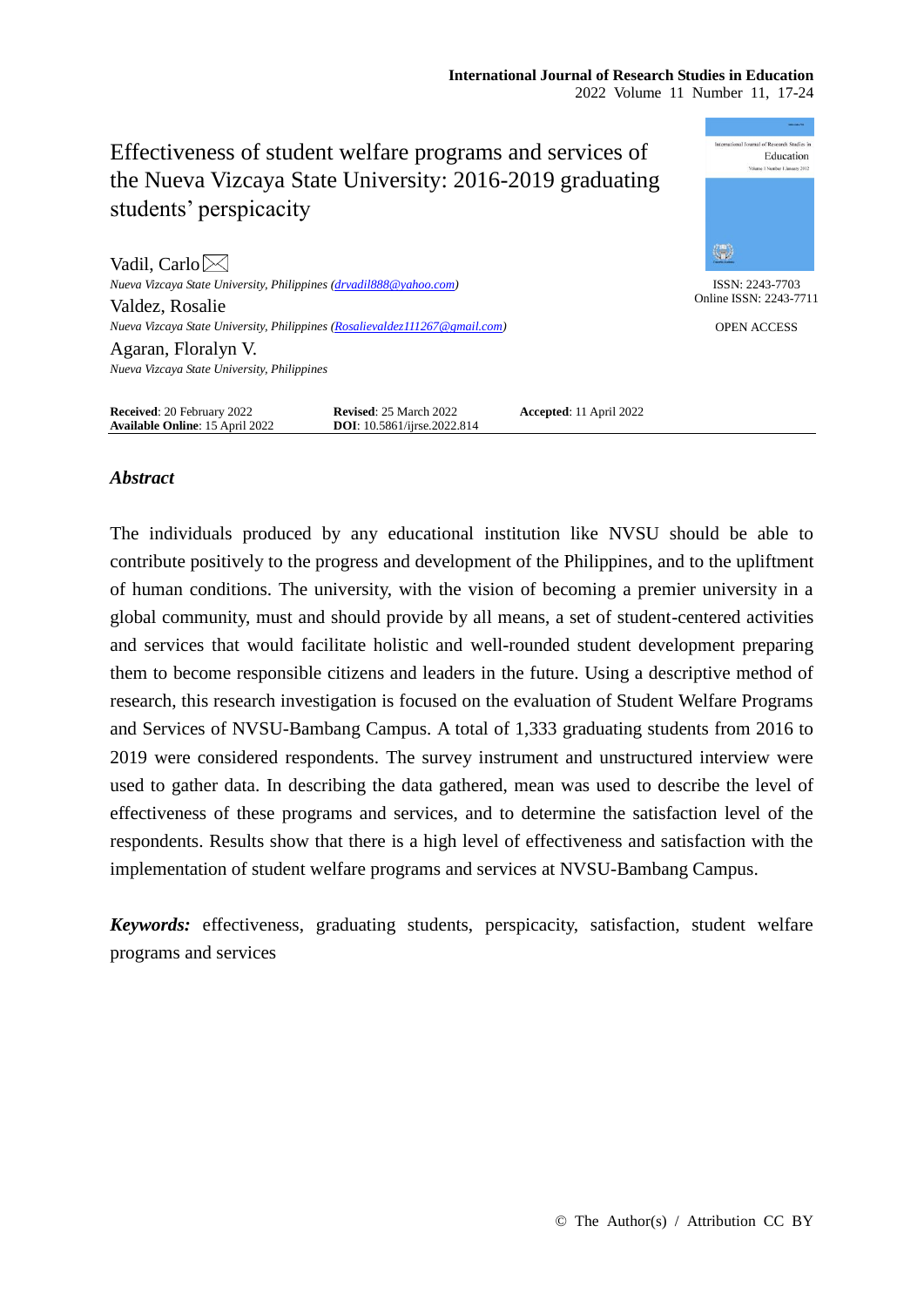# **Effectiveness of student welfare programs and services of the Nueva Vizcaya State University: 2016-2019 graduating students' perspicacity**

#### **1. Introduction**

The 1987 Philippine Constitution declares that the state shall protect and promote the right of all Filipino citizens to quality education at all levels and shall take appropriate steps to make education accessible to all. The state shall establish, maintain, and support a completely adequate and integrated system of education relevant to the people and society. Realizing this goal, the Commission on Higher Education (CHED) is mandated to promote quality education; to take appropriate steps to ensure education is accessible to all; and to ensure and protect academic freedom for the continuing intellectual growth, the advancement of learning, and research, the development of responsible and effective leadership, the education of high-level professionals, and the enrichment of historical and cultural heritage. (CMO No. 9, series of 2013).

In relation to the above statements, there were policies that had been established to regulate or standardize the management of student affairs and services among higher education institutions in the country. The initial policy on student affairs and services came with the Commission on Higher Education (CHED) Memo Order No. 21 Series of 2006 or the "Guidelines in the Implementation of Student Affairs Services." This CHED memorandum order promotes a number of offices and functions subsumed under the Office of Student Affairs (OSA). However, this structure and organization of student affairs, as well as, the different SAS roles were later improved in CMO No. 9, s. 2013 entitled, "Enhanced Policies and Guidelines on Student Affairs and Services." Student affairs (SA) as defined by CMO No. 9 are the services and programs in higher education institutions that are concerned with academic support experiences of students to attain holistic development. It then defines "academic support services" within three categories: Student Welfare Services, Student Development Services, and Institutional Student Programs and Services.

With the above policy, student affairs professionals have always been concerned with the development of the "whole student" or a student's intellectual capacity and achievement, emotional make-up, physical condition, social relationships, vocational aptitudes and skills, moral and religious values, economic resources, and aesthetic appreciations. Although the activities of student affairs have changed over time, the basic tenets of helping students reach their full potential have remained constant. Contemporary efforts in student affairs have attempted to refocus student affairs on creating intentionally the conditions that enhance student learning and development, encouraging student commitment to educationally purposeful activities in and out of the classroom, and assessing those initiatives. Increasing the quality of student-faculty interactions and linking in-class and extracurricular activities through living-learning centers on the campus are two strategies to promote student success. To be involved in the central missions of universities, student affairs must affirm its commitment to student learning and development (Wilson and associates, 2021).

Anent to the above, the Commission on Higher Education as stated in Article 10 of CMO No. 9, encourages different higher education institutions in the country to conduct research studies on SAS programs and to evaluate its proper implementation. Another provision of the CMO is in Article 11 Section 39, which calls for feed-backing mechanisms assessing the effectiveness of SAS programs through monitoring and evaluation. This provides motivation for the researchers to conduct this research investigation.

## *1.1 Objectives*

The main purpose of this research investigation is to evaluate the Student Welfare Programs and Services (SWPS) of the Nueva Vizcaya State University-Bambang Campus from 2016 to 2019 based on the perception of the graduating students. Specifically, it answered the following specific research problems: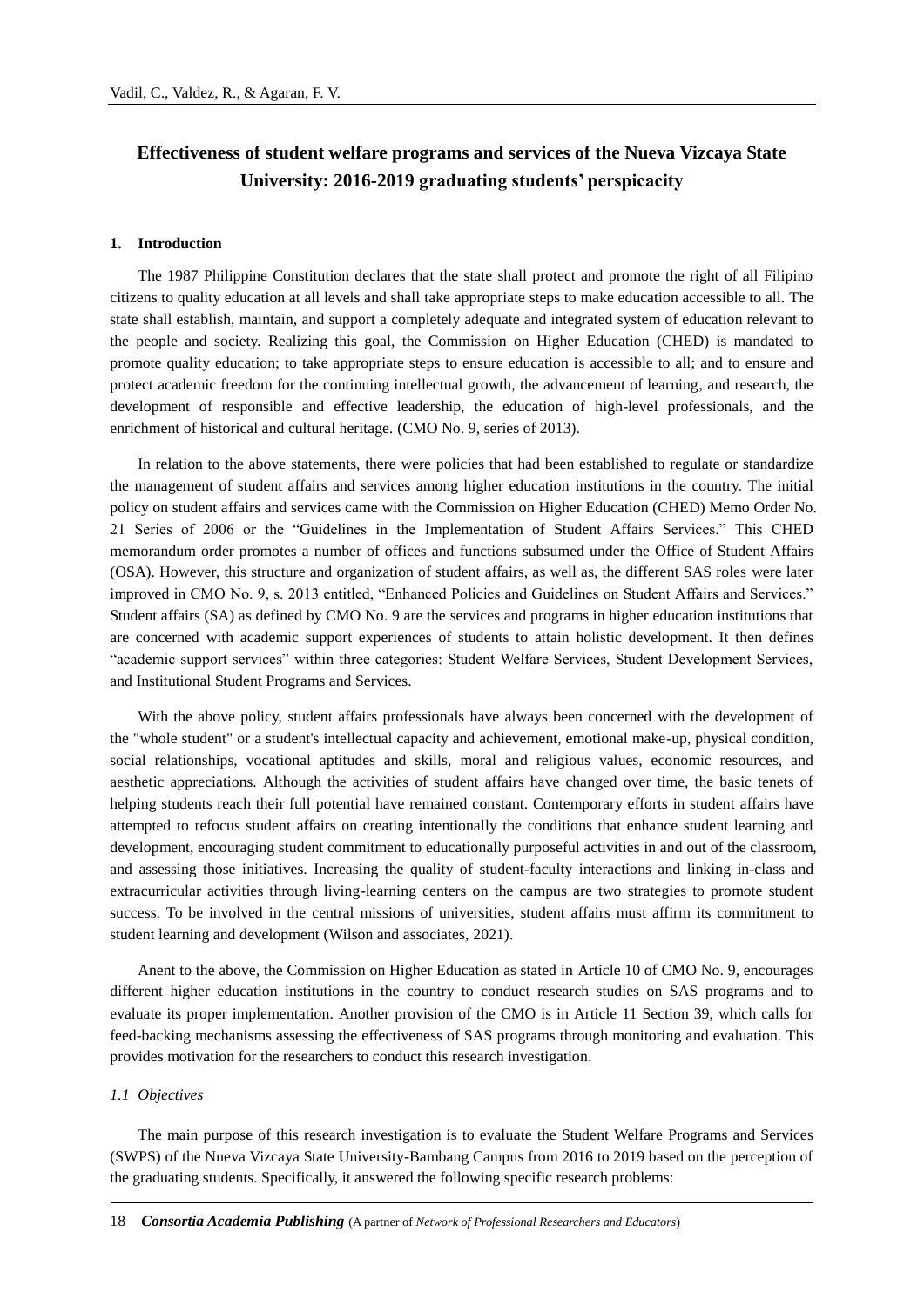- $\blacktriangleright$  What is the perception of the graduating students of 2016-2019 on the effectiveness of student welfare programs and services (SWPS) of the Nueva Vizcaya State University-Bambang Campus along with information and orientation services, guidance and counseling services, career and job placement services, and economic enterprise development?
- $\triangleright$  What is the level of graduating students' satisfaction with the quality of different student welfare programs and services of NVSU-Bambang Campus?
- $\triangleright$  What are the areas needing improvement as far as student welfare programs and services is concerned?

### **2. Review of Literature**

The role of the education sector has expanded into areas of social welfare. A key influence, relates to the disintegration of public-funded organizations responsible for mental health and social welfare provision. In a study conducted by Cornish (2019), she considers the policy drive for a broadened students' welfare programs which is a mandate within education settings. Drawing on illustrations of welfare-orientated teaching, the study explores the extent to which a welfare agenda influenced teaching practice and education provision for marginalized youth enrolled on an employability course in an FE college.

Empirical research was conducted by Cornish (2019) with seven tutors and 26 students enrolled on a Level 1 employability course at a large FE college in South East England. Key findings discovered that there was a disproportionate focus on welfare duties when teaching youth with complex backgrounds. Fieldwork data mainly highlighted complications, contradictions and the counter-productive nature of welfare-orientated teaching: it gave rise to 'social welfare tutors'; they have a diminished academic focus and were wholly engaged in welfare duties, reducing the course to something akin to therapy and welfare practice. Despite good intentions, generally, such practice directly reinforced disadvantage and marginalized participants from essential provision that granted access to a range of further study and training opportunities within the setting.

Young people's health and welfare is an enduring, and sometimes contested, underpinning rationale for compulsory schooling. However, a contemporary culture of austerity and accountability has challenged the capacity of schools to address health-related agendas. In a research conducted by McCuaig and associate (2019) they reported on how four Australian teachers negotiate the network of partnerships within and beyond the school when attempting to solve their students' particular health and welfare needs. The researchers concluded that there is a compelling need to better support those particular teachers who are, to all intents and purposes, human safety nets called upon to care for some of the most vulnerable students in the schools.

Ensuring student success has been a ubiquitous and enduring goal of institutions of higher education, making it paramount to identify how this goal can be achieved. Hepworth and associates (2018) identified social integration, perceived institutional commitment to student success, and academic preparedness as potential predictors of student academic success. An ordinal regression model was used to test the relationship between the predictor variables and class grade. A sample of students enrolled in a freshmen-level general education, gateway course was surveyed. Perceived commitment of the institution to student welfare and social integration were not statistically significant. However, academic preparedness was found statistically significant in predicting the acute measure of academic success. These findings suggest that, in the quest to ensure student success, social integration and commitment should be considered secondary factors to academic preparation where student welfare programs and services are of primary factors to consider.

On the other hand, students in schools benefit from career counseling as a means to improve their readiness for academic and career success. In a quantitative study by Sanders and Associates (2017), they explored the career counseling self-efficacy of 143 practicing middle school counselors using the Career Counseling Self-Efficacy Scale-Modified and a subscale of the School Counselor Self-Efficacy Scale. Although overall, school counselors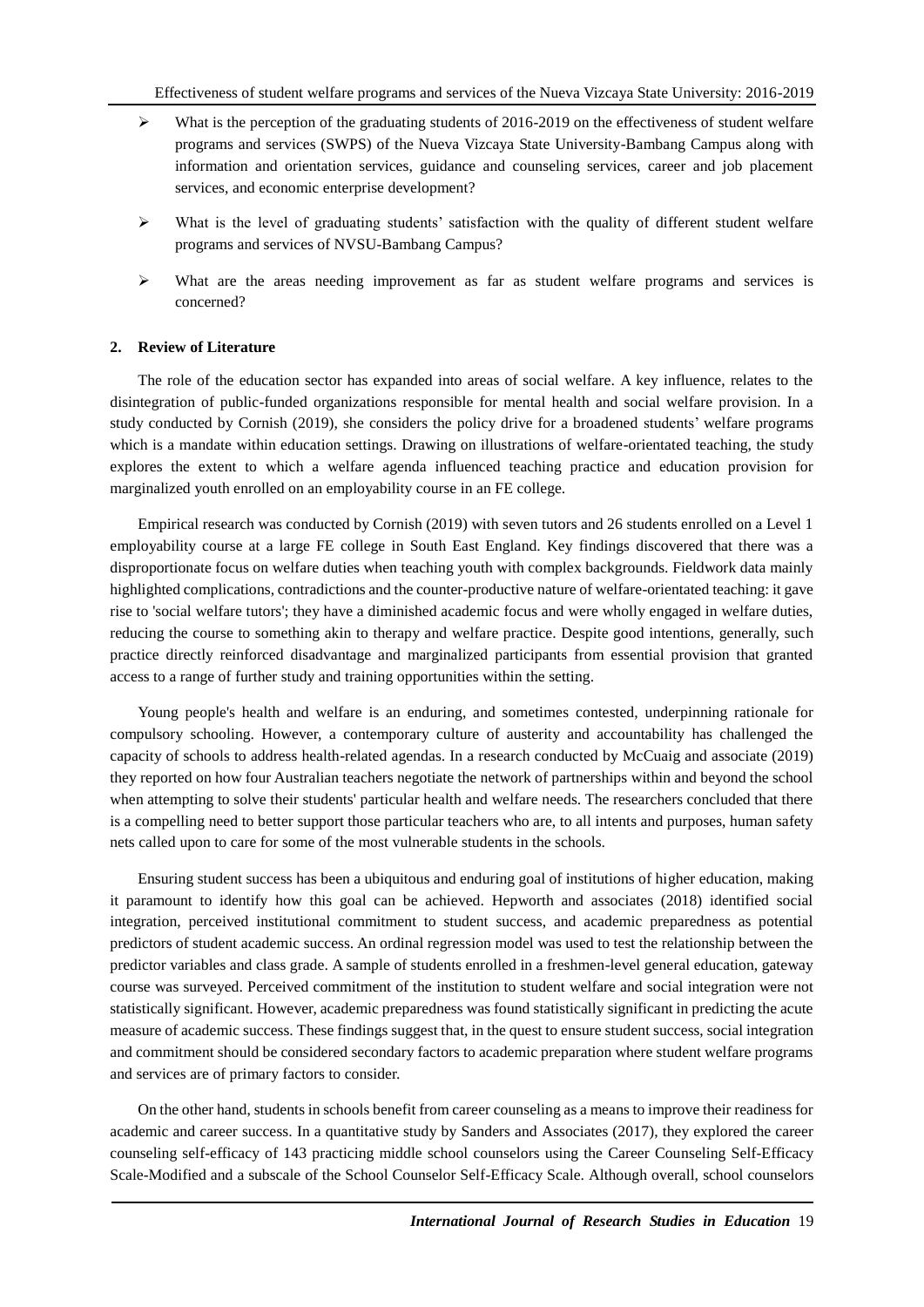were confident, evidence of specific areas of concern and limited time for career counseling was found. Results related to the importance of prior teaching experience in relation to career counseling and self-efficacy were also highlighted. Implications for school counselors and policymakers include examining the amount of time school counselors spend on providing career counseling in comparison to time spent on non-counseling-related duties.

In a research study conducted by Ash and Associates (2016), they explored the predictors of success among 1,536 students of color from 12 Council for Christian Colleges & Universities (CCCU) member institutions. Student success was measured by examining students' intent to graduate along with the degree to which they were thriving intellectually, socially, and psychologically. The study utilized an instrument that included the Thriving Quotient (Schreiner, 2012), which measures students' psychosocial well-being, along with scales that assessed students' psychological sense of community, perceptions of institutional integrity, and commitment to student welfare, spirituality, and satisfaction with student-faculty interaction. The path model explained 35% of the variation in intent to graduate from their chosen CCCU institution among this sample of students of color. In addition to the three factors that directly contributed to students' intent to graduate from their institutions--institutional fit, thriving in their role as students, and students' perceptions of the institutions' commitment to their welfare--the model revealed significant indirect contributors to the success of students of color. Recommendations based on these findings include creating campus environments, policies, and practices that consider the unique needs of all students, equipping faculty for inclusive pedagogy, and delivering on the implicit institutional promises made to students of color during the admissions process.

#### **3. Methodology**

This research study utilized the descriptive method of research particularly employing a structured questionnaire as the main data-gathering tool. This method was adopted by the researchers since the study intends to describe certain research constructs, and it involved information gathering with analytical interpretation. According to Shields and Rangarjan (2013), the descriptive method of research is the exploration of existing certain phenomena and an approach that emphasizes the present status of such phenomena. It also describes a current situation, determines the nature of prevailing conditions or practices, and seeks an accurate description of activities, objects, persons, and processes.

Best (2011) scholarly characterized descriptive research as one which involves hypothesis formulation and testing; uses the logical methods of randomization so that error may be estimated when referring to population characteristics from observation samples; describes variables and procedures accurately and completely; is non-experimental for they deal with the relationship between non-manipulated variables in a natural setting. This research study was conducted at the Nueva Vizcaya State University-Bambang Campus involving 1,333 or 50.01 percent of the 2,665 graduating students from 2016 to 2019 from the baccalaureate degrees of the four colleges on the campus which were chosen through stratified random sampling technique.

The main instrument used to obtain the data and information needed in the study was a checklist developed and validated by Vadil (2015). The checklist was prepared in such a way that the researchers can elicit accurate information about the effectiveness of Student Welfare Programs and Services along with information and orientation services, guidance and counseling services, career and job placement, and economic enterprise development. To cross-validate, the veracity of the data gathered, unstructured interviews were conducted by the researchers during the signing of the student's clearance. Five options were offered in all of the dimensions to be used for a response, which includes the following:

| Scale | Mean Range    | <b>Qualitative Description</b> |
|-------|---------------|--------------------------------|
|       | $4.20 - 5.00$ | Always                         |
|       | $3.40 - 4.19$ | Often                          |
|       | $2.60 - 3.39$ | Sometimes                      |
|       | $1.80 - 2.59$ | Seldom                         |
|       | $1.00 - 1.79$ | Never                          |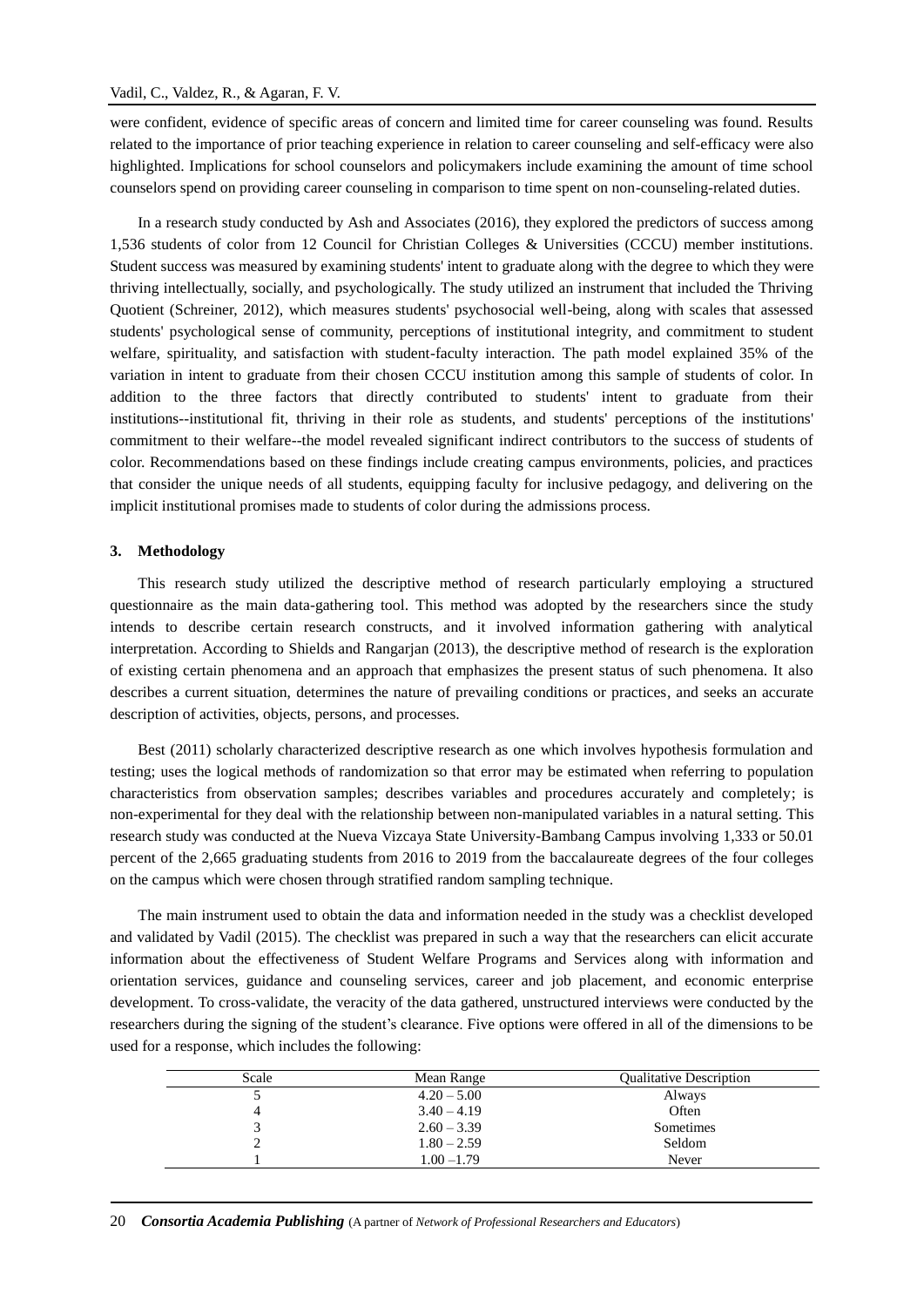Moreover, the following verbal/qualitative description of each grand mean score of every dimension in terms of the level of effectiveness was followed:

| Scale         | <b>Qualitative Description</b> |
|---------------|--------------------------------|
| $4.20 - 5.00$ | Very High Effectiveness        |
| $3.40 - 4.19$ | <b>High Effectiveness</b>      |
| $2.60 - 3.39$ | Moderate Effectiveness         |
| $1.80 - 2.59$ | Low Effectiveness              |
| $1.00 - 1.79$ | Very Low Effectiveness         |
|               |                                |

Moreover, the following verbal/qualitative description of each grand mean score of every dimension in terms of the level of satisfaction was followed:

| Scale         | <b>Qualitative Description</b> |
|---------------|--------------------------------|
| $4.20 - 5.00$ | Very High Satisfaction         |
| $3.40 - 4.19$ | <b>High Satisfaction</b>       |
| $2.60 - 3.39$ | <b>Moderate Satisfaction</b>   |
| $1.80 - 2.59$ | Low Satisfaction               |
| $1.00 - 1.79$ | Very Low Satisfaction          |
|               |                                |

# **4. Results and Discussion**

*4.1 What is the perception of the graduating students of 2016-2019 on the effectiveness of student welfare programs and services (SWPS) of the Nueva Vizcaya State University-Bambang Campus along with information and orientation services, guidance, and counseling services, career and job placement services, and economic enterprise development?*

In order to illustrate the respondents' perception on the effectiveness of student welfare programs and services, the mean was computed. Results are reflected in table 1.

#### **Table 1**

|  | Mean and Qualitative Description of the Respondents' Perception of the Student Welfare Programs |  |
|--|-------------------------------------------------------------------------------------------------|--|
|  |                                                                                                 |  |

| <b>SWPS</b> Dimensions               |            | Mean | <b>Qualitative Description</b> |
|--------------------------------------|------------|------|--------------------------------|
| Information and Orientation Services |            | 3.38 | Moderate Effectiveness         |
| Guidance and Counselling Services    |            | 4.88 | Very High Effectiveness        |
| Career and Job Placement Services    |            | 4.18 | <b>High Effectiveness</b>      |
| Economic Enterprise Development      |            | 3.35 | Moderate Effectiveness         |
|                                      | Grand Mean | 3.94 | <b>High Effectiveness</b>      |

Information and Orientation Services. It can be gleaned in Table 1 that the information and orientation services of the campus are rated to have "moderate effectiveness" as perceived by the graduating students as shown by the 3.38 computed mean. The above findings could be interpreted to mean that the campus always holds regular and comprehensive Orientation Programs for new and continuing students; faculty and staff always disseminate information to students that will help them adjust to university life; oriented on regular basis regarding changes in school policies and other concerns. The same group of respondents perceived that information materials on educational, career, personal, and social concerns are often available like anti-violence against women and children, anti-bullying, drug abuse prevention and control, and HIV aids awareness. They also perceived that the campus through the SAS often conducts information/ orientation campaigns on teenage pregnancy, self-care, and healthy lifestyles. However, the graduating students across the four academic years sometimes perceived that the code of conduct and discipline for students is widely disseminated through forums and the use of handbooks.

Guidance and Counseling Services. Data in table 1 show that the guidance and counseling services of the campus were evaluated to have a "very high effectiveness" as shown by the 4.88 computed mean. The above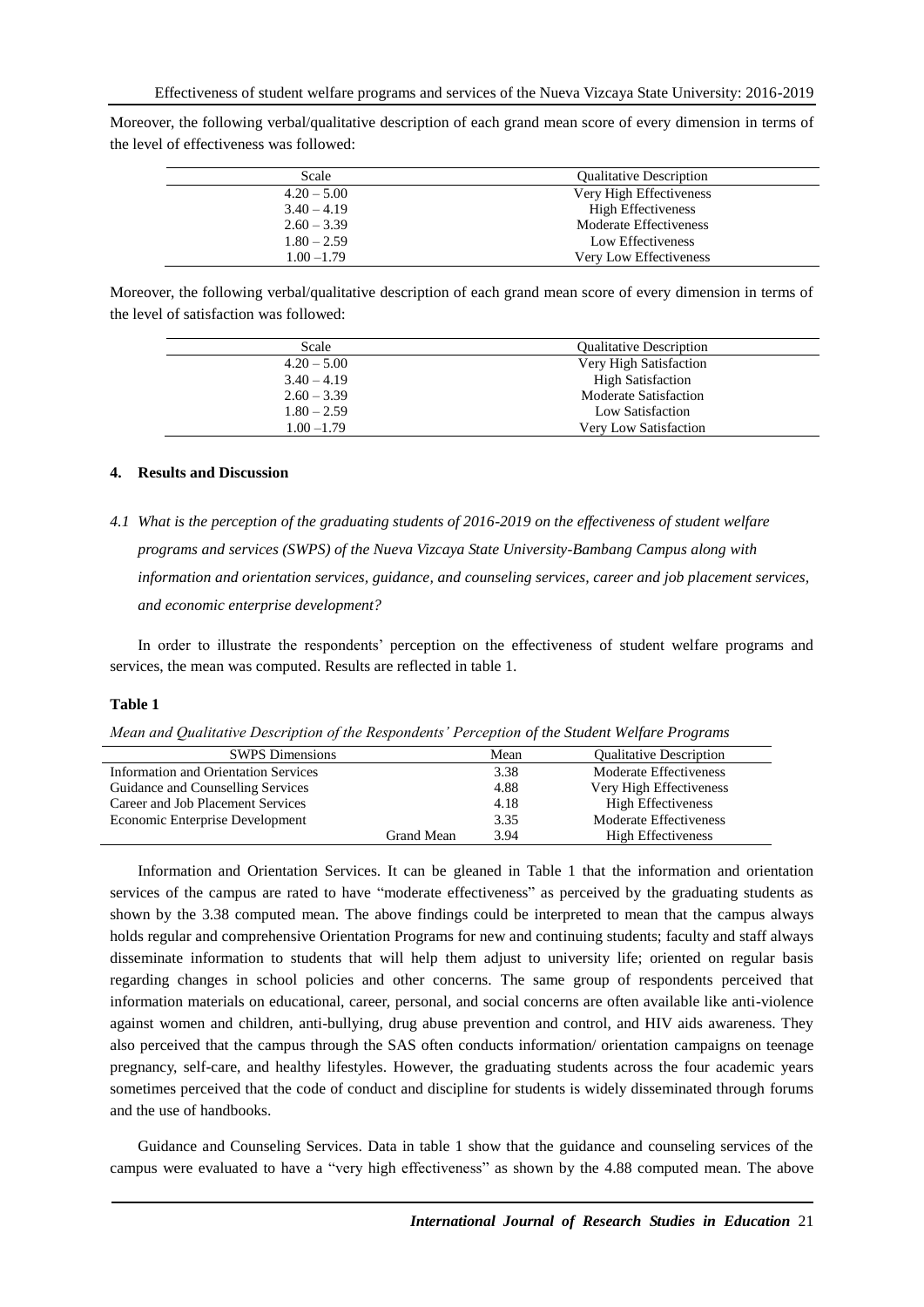findings could be interpreted to mean the respondents always perceived that the professional school counselor implements the Guidance Program Component through the use of effective instructional skills and the careful planning of structured group sessions for all students; guidance counselors always show interest in assisting students to arrive at satisfactory solutions to their problems; students always have access to responsive services that assist them in addressing issues and concerns that may affect their personal, academic, social, and career development; individual counseling services are always available to all students who may be experiencing problems that are interfering with their healthy development and confidentiality of students' data is always respected and maintained. The same group of respondents perceived that small group counseling is often available to all students who may be experiencing problems that are interfering with their health development; the guidance counselors often provide gender-sensitive, individual, and group counseling taking into consideration cultural differences. However, the respondents also perceived that a counseling room is sometimes provided for students including those with special needs.

Career and Job Placement Services. It can be gleaned in Table 1 that the respondents perceived that the career and job placement services of the campus were evaluated to have a "high effectiveness" as reflected by the 4.18 computed mean. The above results could be interpreted to mean that career orientation programs and personality enhancement seminars were always conducted before students were deployed in their OJT/Practice Teaching; Labor Education for Graduating Students (LEGS) is always conducted on the campus in coordination with the Department of Labor and Employment (DOLE); the university has a strong partnership with alumni, industry, schools and governments agencies for career and job placement of students; able and qualified OJT supervisors were designated by the university to guide and assists students in their career and job placement. The same group of respondents often perceived that the campus provides summer jobs to students in coordination with concerned government agencies; information materials and bulleting of information's on career and job opportunities are made accessible to all students, and graduates are given assistance in the preparation of necessary documents needed for employment. However, the respondents also perceived that career counseling is sometimes provided to enable incoming freshman students, and regular students to choose appropriate courses or fields of specialization.

Economic Enterprise Development. It can be gleaned in table 1 that the economic enterprise development of students on the campus is perceived to have a "moderate effectiveness" by the respondents as shown by the 3.35 computed mean. The above results could be interpreted to mean that students are always motivated to join cooperatives inside and outside the university; trainings on technology and livelihood and entrepreneurship are always available for students in the university; students are always given opportunities to embark on IGPs during university programs and convocations. The same group of respondents also perceived that the university often encourages and provides summer jobs to students; training and seminars are often conducted to enhance the financial literacy of students; students are often encouraged to have a savings account and observe thriftiness. However, the respondents of this study also perceived that students are sometimes assisted to venture into income-generating projects to augment their financial needs; and sometimes encouraged to have part-time jobs as sales representatives during their vacant time to earn money.

# *4.2 What is the level of graduating students' satisfaction on the quality of different Student Welfare Program and Services (SWPS) of NVSU-Bambang Campus?*

It can be gleaned in Table 2 that the graduating students from 2016-2019 serving as respondents have a "highly satisfaction" level with the Student Welfare Programs and Services of the campus as reflected by the 3.86 computed grand mean. The table shows that the respondents have a "very high satisfaction" along with Guidance and Counseling with a computed mean of 4.75; and "high satisfaction" Career and Job Placement Services (4.08); and moderate satisfaction along with Information and Orientation Services (3.35), and Economic Enterprise Development with 3.27 as computed mean.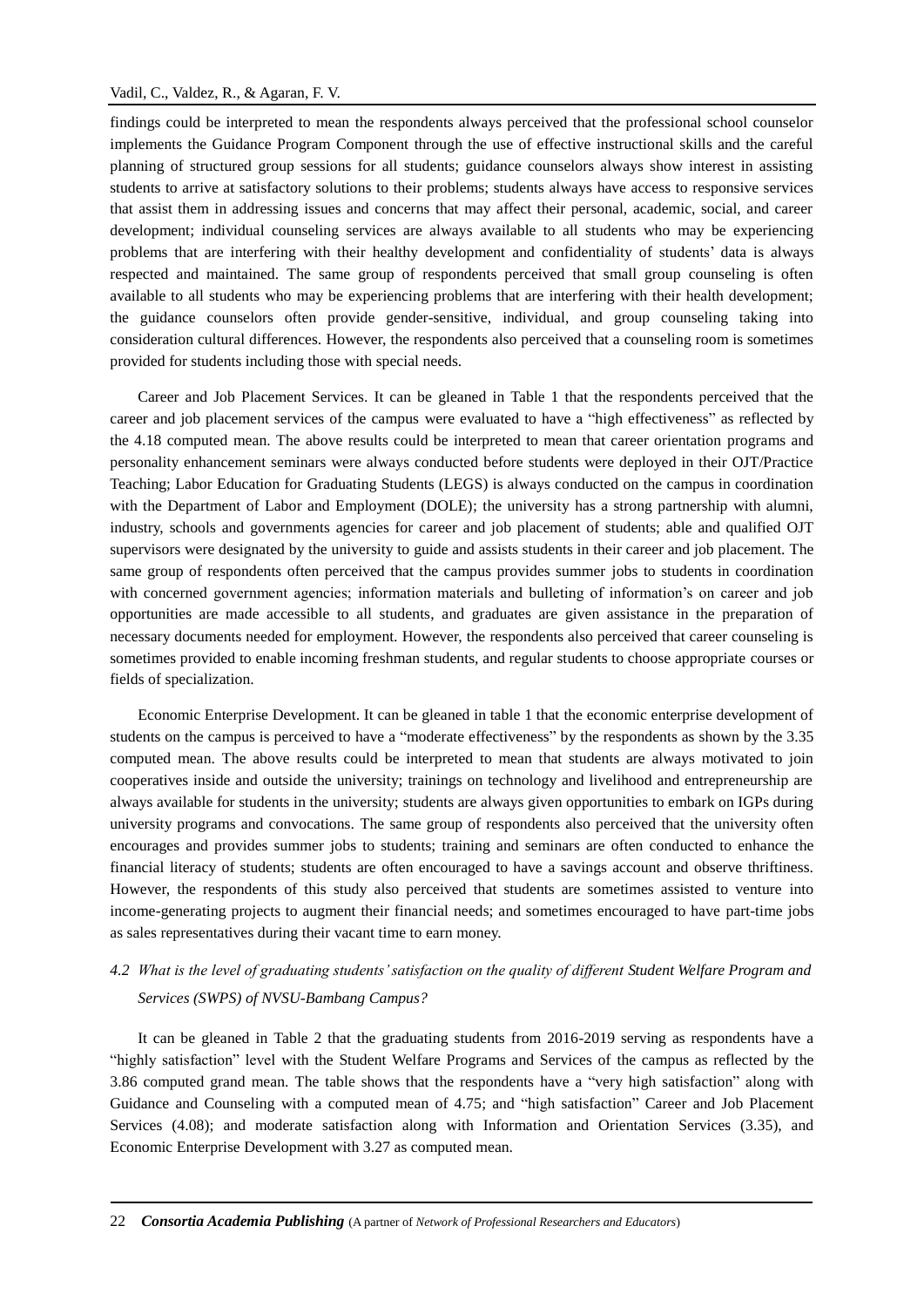| Overall Satisfaction of Student Welfare Programs and Services |            |      |                                |
|---------------------------------------------------------------|------------|------|--------------------------------|
| <b>SWPS</b> Dimensions                                        |            | Mean | <b>Qualitative Description</b> |
| <b>Information and Orientation Services</b>                   |            | 3.35 | <b>Moderate Satisfaction</b>   |
| Guidance and Counseling Services                              |            | 4.75 | Very High Satisfaction         |
| Career and Job Placement Services                             |            | 4.08 | <b>High Satisfaction</b>       |
| Economic Enterprise Development                               |            | 3.27 | <b>Moderate Satisfaction</b>   |
|                                                               | Grand Mean | 3.86 | <b>High Satisfaction</b>       |

#### **Table 2**

The overall satisfaction of the respondents only shows that NVSU-Bambang Campus is implementing properly the different programs and services for the welfare of the students as mandated by CHED Memo No. 9 series of 2013. The Nueva Vizcaya State University-Bambang Campus seeks to provide quality welfare programs and services for all students, taking account of their age, background, ability, and interests. It continuously helps students to become self-directed, lifelong learners who can create a positive future for themselves and for the broader community. For this to occur, NVSU-Bambang Campus needs to align itself as higher education institution where every student can learn and grow with confidence. Students develop best in schools where teaching and learning occur in a context of student welfare. It is the assumption of the researchers that the campus needs to be safe and a happy place for students and their teachers. Students' welfare is enhanced when all members of the academic campus participate in the learning programs and life of the university as a whole.

# *4.3 What are the areas needing improvement (ANI) as far as student welfare programs and services are concerned?*

Based on the gathered data through the administered questionnaire, the following are areas needing improvement as far as student welfare programs and services is concerned.

a. Minimal dissemination of the Code of Conduct and Discipline for students through forums and other modes, and the issuance of Student Handbook to students. *During the academic year 2016-2019, the Code of Conduct and Discipline were only discussed during the Orientation Program at the beginning of every semester. With regards to the Student Handbook, it passed through different levels of stakeholders' consultation and is subject to the approval of the Board of Regents before it will be published for distribution to students.*

b. Provision of a counseling room for students including those with special needs. *The Guidance and Counseling Services Department of the campus is situated in an old building where the provision of counseling room is pre-arranged as the need arises. However, once the new guidance office in the CAS building will be turned over to management, a well-designed counseling room is provided with attention to detail on the needs of special students.* 

c. Provision of career counseling to enable incoming freshman students, and regular students to choose appropriate courses or fields of specialization.

d. Provision of assistance to venture on income-generating projects to augment their financial needs.

# **5. Conclusions**

Based on the salient findings of the study, the following conclusions were drawn:

- $\triangleright$  There is high effectiveness of the student welfare programs and services of the Nueva Vizcaya State University-Bambang Campus.
- $\triangleright$  There is a high satisfaction level of the respondents with regards to the implementation of the student welfare programs and services of the campus.